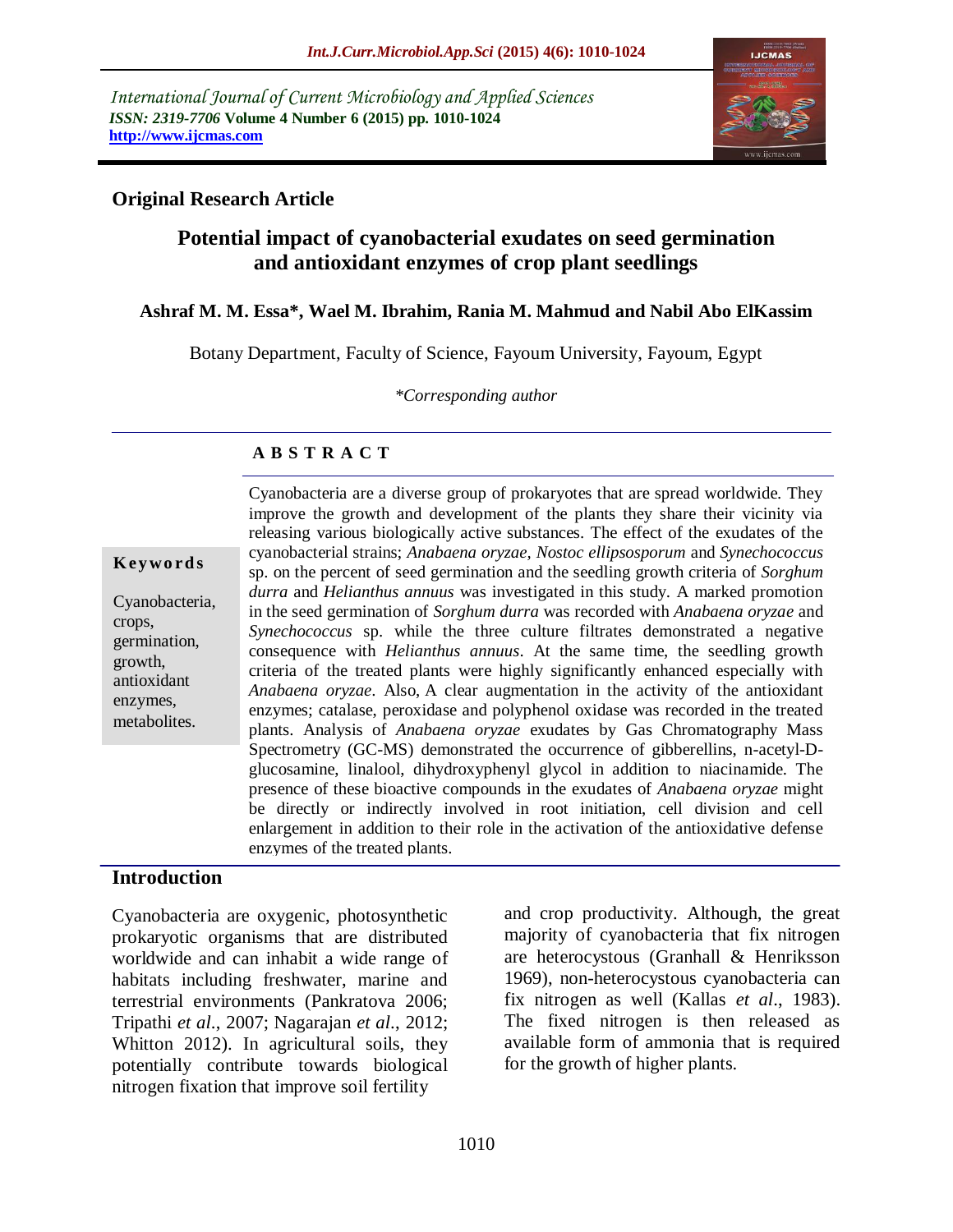The role of cyanobacteria as natural root colonizer in enhancement of rice yield has been well documented in literatures and this effect was mainly attributed to their capacity to fix atmospheric nitrogen (Rodgers *et al*., 1979; De Cano *et al*., 1993). The paddyfield ecosystem is an exclusive habitat that offers a favorable environment for their growth and nitrogen fixation. However, some studies demonstrated the contribution of cyanobacteria in the plant growth of other crop plants such as wheat, maize and cotton which do not require a flooded environment. In this context, Adam (1999) showed the positive effect of cyanobacteria biofertilizer on seed germination and related processes of wheat, sorghum, maize and lentil plants. Germination and growth parameters of the tested seeds were significantly increased as a result of treating them with the cultural filtrate or cell extract of the nitrogen-fixing cyanobacterium *Nostoc muscorum*.

Another investigation on the morphological and biochemical parameters of *Lupius termis* treated by the extract of *Cylindrospermum muscicola* and *A. oryzae* was carried out by Haroun & Hussein (2003). They recorded an enhancement in the growth parameters such as shoot length, total leaf area and biomass. The culture filtrate also increased the photosynthetic activity, content of nitrogenous compounds and carbohydrates in the shoot of tested plant. Similar observation on morphological and biochemical parameters on pea plant was done by Osman *et al*. (2010). They demonstrated a promotion in the plant growth criteria including root length, shoot length, dry weightsand leaf area in addition to the biochemical constituents of seedling grown in soil that was inoculated with suspensions of *Nostoc entophytum* and *Oscillatoria angustissima.*

Moreover, the cyanobacterial genera *Nostoc, Anabaena, Calothrix, Haplosiphon, Oscillatoria, Lyngbya, Phormidium* were shown to enhance soil microbial biomass, available nitrogen and related soil microbiological parameter, along with the increase in seed germination, root and shoot growth and weight and yield of rice and wheat (Obana *et al*., 2007; Prasanna *et al*., 2013).

Similarly, seed germination, shoot length, tillering number of lateral roots, spike length, grain weight, protein content, micronutrients and endogenous phytohormone pool were significantly enhanced in wheat plants that were inoculated with *Anabaena* sp. (Hussain & Hasnain 2011; Mazhar *et al*., 2013).

It is clear from these studies that the beneficial effect of cyanobacteria on the crop plants may not be restricted to their role in the fixation of atmospheric nitrogen. They can stimulate the growth and development of plants lying in their habitat via different approaches including biofertilization, biological control, soil conditioners, biosorption of heavy metals or by delivering of various biologically active substances (Vaishampayan *et al*., 2001; Ibrahim *et al*., 2010; Essa and Mostafa 2011; Shanab *et al*., 2012).

Sunflower (*Helianthus annuus*, L.) is considered as one of the most important annual crops ifor edible oil (Mohamedin *et al*., 2004) while *Sorghum durra* is a staple food crop of millions of poor in semi-arid tropics of the world. Recently, a great attention has been focused on the possibility of using natural and safety substances in order to improve plant growth. The aim of the present study is to investigate the impact of the culture exudates of *Anabaena oryzae, Nostoc ellipsosporum* and *Synechococcus*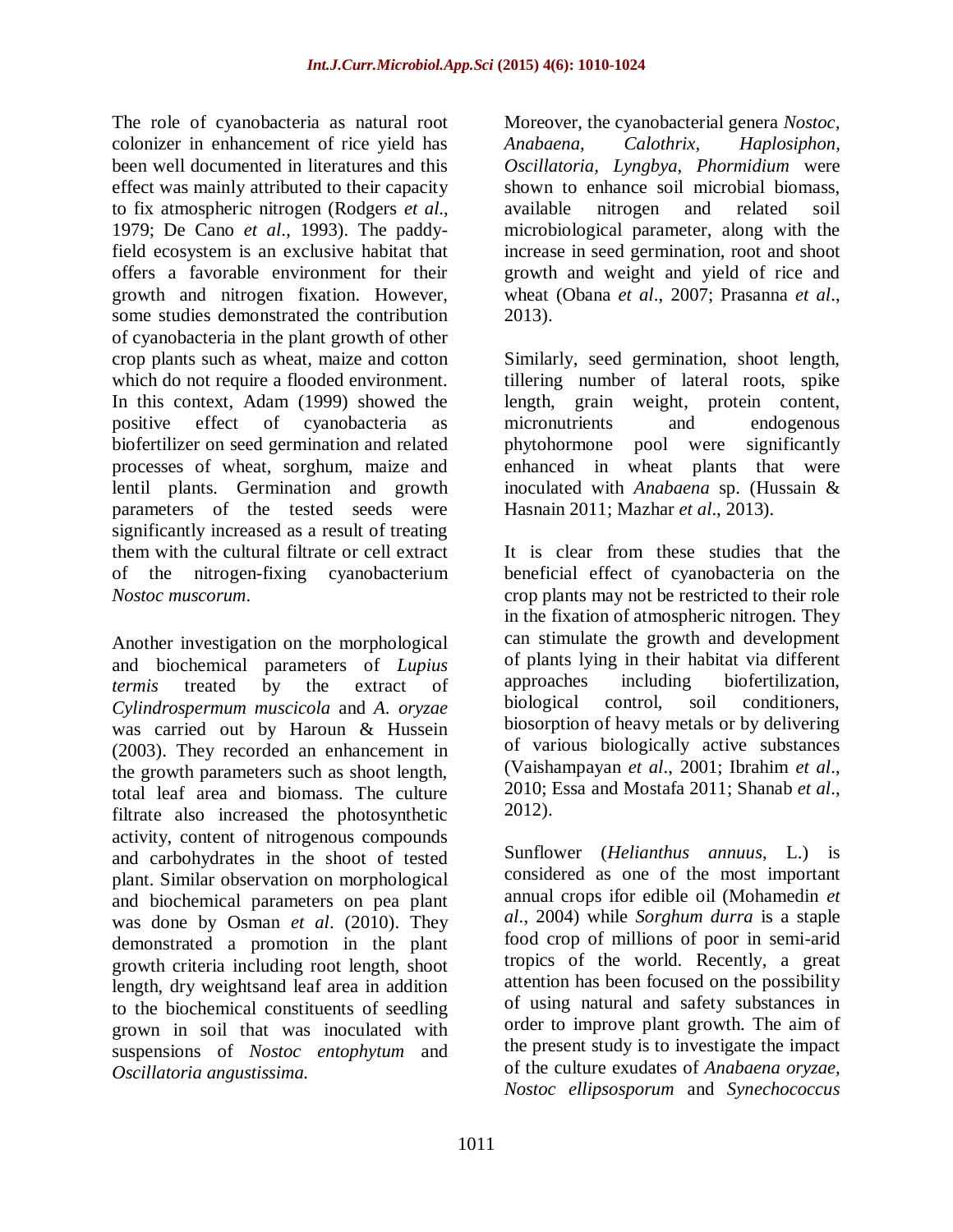sp. on seed germination and the seedling growth criteria of *Sorghum durra* and *Helianthus annuus*.

## **Materials and Methods**

## **Isolation of axenic cyanobacterial strains**

The cyanobacterial strains (*Anabaena oryzae*, *Nostoc ellipsosporum* and *Synechococcus* sp.) were isolated from soil samples collected from different crop fields in Fayoum Governorate, Egypt. Soil samples were transferred into Petri dishes then wetted by sterilized distilled water and incubated under florescent illumination. After two to three weeks, green mats appeared on the surface of the dishes. The mats were cleaned from mud and soil particles by serial washings with distilled water. The washed mats were inoculated on solid agar BG-11 medium (Rippka *et al*., 1979) and incubated for two weeks in a culture room at  $28 \pm 1$ °C under controlled continuous illumination of 40  $\mu$ Em<sup>-2</sup>s<sup>-1</sup>. The plates were examined and the best colonies were picked up and restreaked to new agar plates. Restreaking and subculturing were repeated several times to obtain unialgal cultures. To get axenic cultures, the tested algae were grown in liquid cultures for 12 days to attain vigorous growth. About 20 mL of each culture were centrifuged at 1500 rpm for 10 minutes. Algal pellets were then streaked on peptone or yeast extract solid media. Those which proved to be axenic were taken into sterilized liquid media to be ready for the desired experimental ready for the desired experimental procedures. The purified cyanobacteria were identified according to Desikachary (1959) and Prescott (1978).

# **Preparation of the algal filtrate**

The selected algal isolates were batch cultured in Erlenmyer flasks (500 mL). Into each flask 200 mL of liquid culture BG-11

medium were added. The initial inoculum used throughout this investigation was approximately 2 х 104 cell/mL of the stock culture at the end of logarithmic phase (7 days old cultures). The culture flasks were kept at  $28 \pm 1$ °C under light intensity of 40 µEm-2s-1 provided by cool white fluorescent lamps for 21 days. Then cultures were centrifuged at 10000 rpm for 10 minutes at 4°C and the supernatant was subjected for dialyzes against running tap water then distilled water in a Spectra/por dialysis tube (Spectra/Por; Spectrum Medical Industries, Los Angeles, CA) for 48 hrs to remove the remaining nutrient from the culture filtrates. The supernatants were lyophilized using Christ L-1, Alpha 2-41 Model at -45oC, re-suspended in 10% of the original volume of sterile water and used to treat plant seeds.

## **Tested crop plants**

Pure identified strains of two economic crop plants were chosen for this study namely *Sorghum durra* var. *aegyptiacum* and *Helianthus annuus* L.var Giza 102. Seeds of the chosen plants were from the Agricultural Research Centre, Giza, Egypt. The two species were Sorghum durra Stapf. var. aegyptiacum.

# **Seed germination experiment**

A homogenous lot of seeds of each tested plant were selected for uniformity of size, shape and viability. Before germination, seeds were surface sterilized by soaking for 30 minutes in 2.5 % sodium hypochlorite solution, rinsed several times with distilled water. Then the sterilized 20 seeds were presoaking in the cynaobacterial filtrates for 18 hrs, and then they were transferred to sterile Petri dish containing two sheets of Whatman No.1 filter paper, moisted with 10 mL of distilled water. The seeds germinating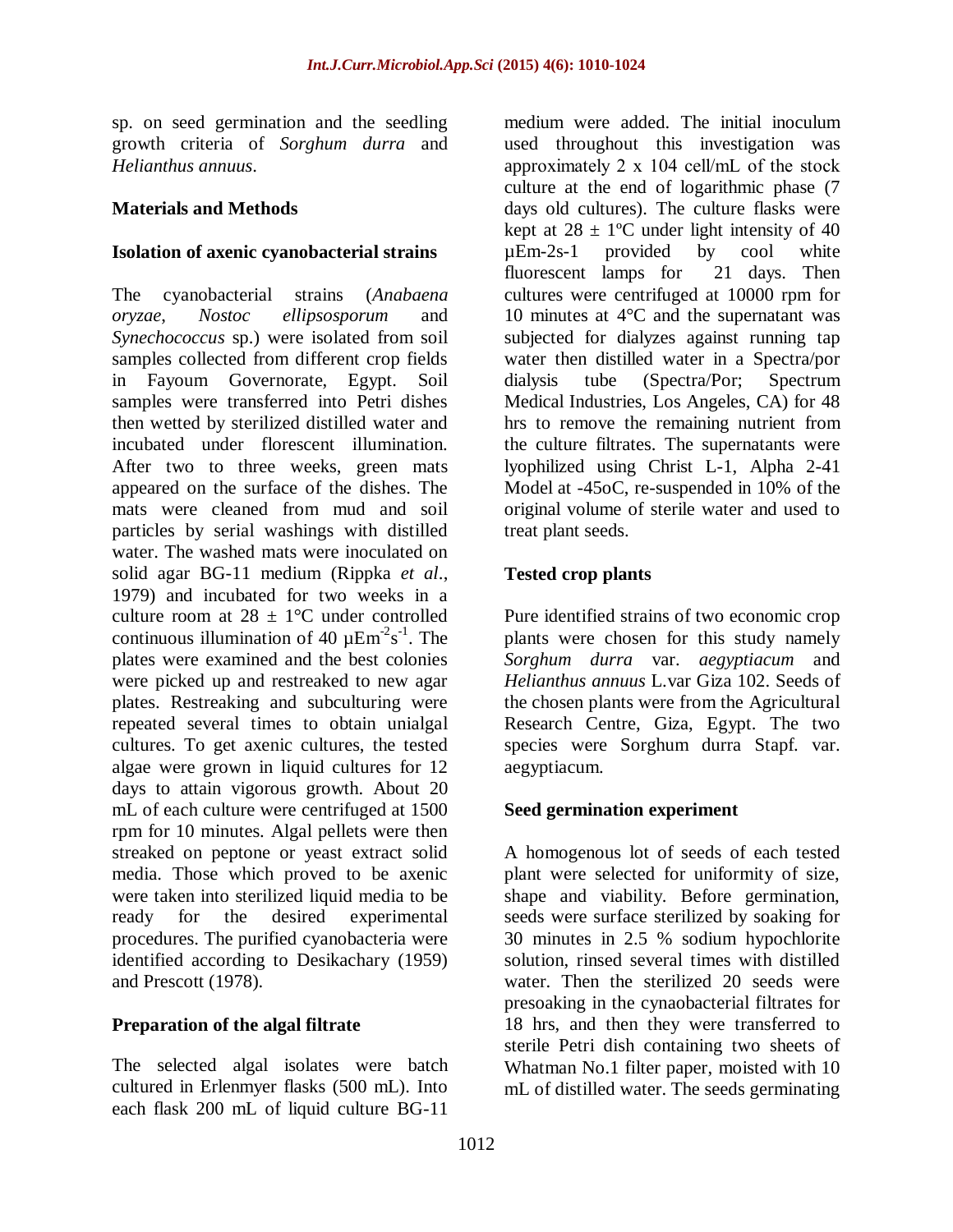in the darkness at  $25^{\circ}$ C. Petri dishes were daily watered with 2 mL of distilled water for 6 days. The percentage of seed germination was calculated as following:

Seed germination  $(\%)$  = (no. of germinated seeds / no. of seeds in Petri-dish) x 100

At the end of the experimental, the shoot length, root length, fresh weight and dry weight of the seedlings were determined. At the same time, catalase and polyphenol oxidase activities were assayed according to the method of Kar & Mishra (1976) while peroxidase activity was assayed according to the method of Bergmeyer (1974).

# **Characterization of the cyanobacterial exudates**

To determine total and soluble carbohydrates in the culture filtrates, the anthrone- sulfuric acid method (Irigoyen *et al*., 1992) while protein content was assayed using Bradford assay (Bradford, 1976). At the same time, the total phosphorus content in the cyanobacterial filtrates was measured spectrophotometrically at 720 nm according to Pierpoint (1957). Cyanobacterial phytohormones were extracted and fractionated according to the method that was originally described by Horemans *et al.* (1986). A LC/GPC 401 Liquid Chromatography with two Modules 510 pumps, Module 721 Programmer controller, Module U6K injector and Module 441 UV monitors, operating at 254 nm. Radial-Pack A Cartilage C18 (100 x 8 mm) column and Z-module redial compression system were used.

Moreover, GC-MS analysis of the culture filtrates was carried out in Faculty of Agriculture (Cairo University) using a GC-MS system model 7890. An Hp-5MS fused silica capillary column (Hewlett- Packed, 30 m, 0.25 mm i.d., 0.25 μm film Thickness,

cross-linked to 5% phenyl methyl siloxane stationary phase) was used. The entire system was controlled by MS ChemStation software (Hewlett- Packed, version A.01. 01). Electron impact mass spectra were recorded at 70 eV. Ultra-high purity helium (99.9%) was used as the carrier gas at flow rate of 1mL/min. The injection volume was 1 μL and all the injections were performed in a splitless mode. Injector temperatures were 250ºC. Temperature program was used: 60 °c (2 min)-30 °c /min-170 °c (5 min)–7 ºc /min–250 ºc (10 min) (Langseth *et al*., 1998).

# **Statistical analysis**

The experimental design was a random complete block, with three replications. The data were analyzed by STATGRAPHICS (Statistical Graphics Corporation, Princeton, USA) statistical package by *t-test* function to assess significant difference.

# **Results and Discussion**

# **Changes in percent of seed germination**

Data in Figure (1) showed the changes in germination percentage of *Sorghum durra* and *Helianthus annuus* that were treated with culture filtrates of *A. oryzae, N. ellipsosporum* and *Synechococcus* sp. It is apparent that the germination percentage increased progressively throughout the germination period. The culture filtrates of *A. oryzae and Synechococcus* sp. caused significant increase ( $p \le 0.05$ ) in the percentage of germination of *Sorghum durra*  with 30% and 26%, respectively *w*hile *N. ellipsosporum* filtrate showed a 20% reduction in the germination. At the same time, a considerable retardation in the seed germination of *Helianthus annuus* was demonstrated with *A. oryzae* (4%), *N. ellipsosporum* (25%) and *Synechococcus sp.*  $(14\%)$ .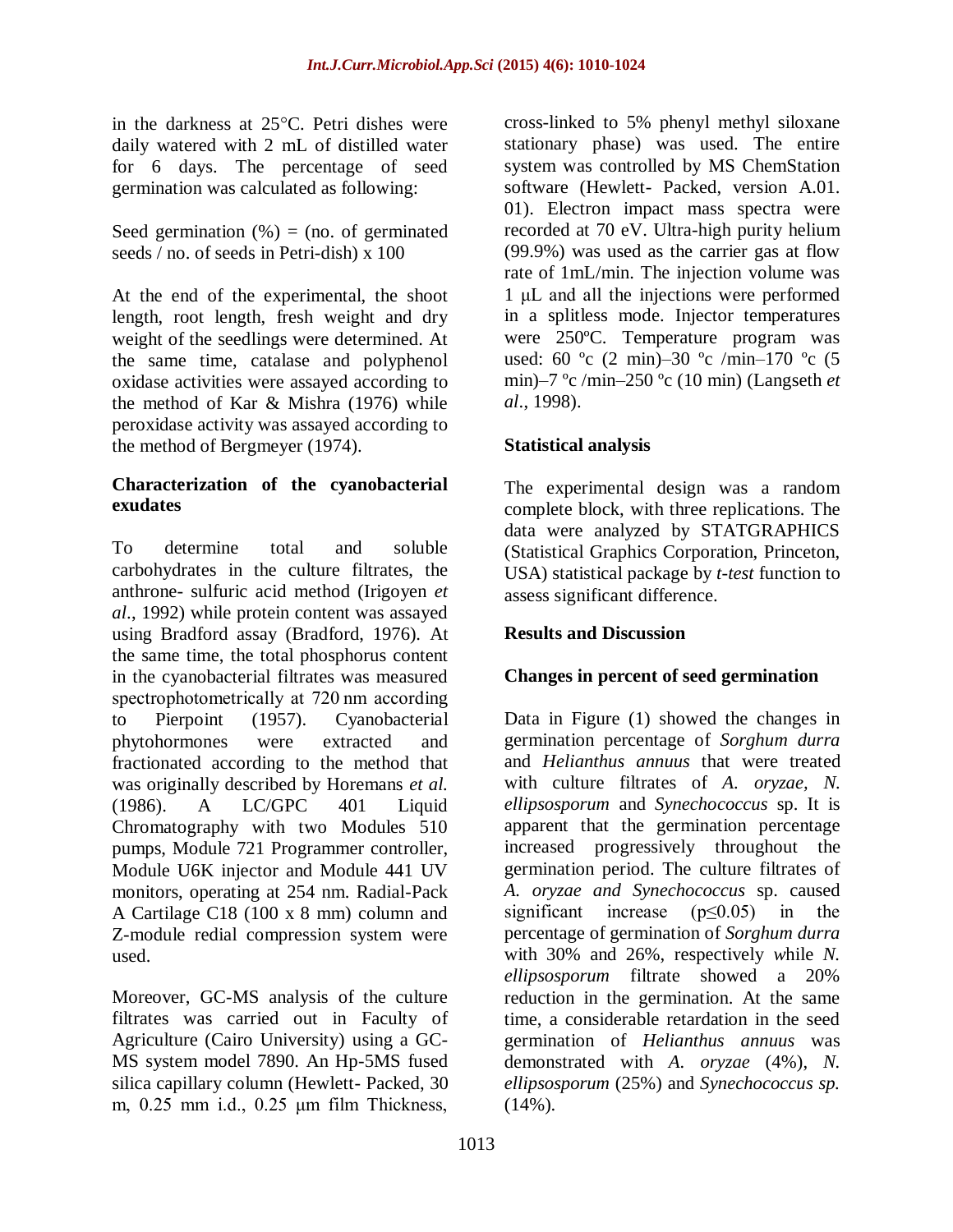## **Change in seedling growth parameters**

The shoot length of two crop plants seedlings was highly significant increased (p≤0.001) in response to all culture filtrates with amount ranged from 80% to 302% in relation to control (Figure 2). The maximum increase in shoot length of *Sorghum durra* seedlings was induced by the culture filtrate of *A. oryzae*, while the culture filtrate of *A. oryzae* and *N. ellipsosporum* showed the highest shoot length with *Helianthus annuus.* Moreover, the root length of seedlings treated with culture filtrates of the algal isolates were highly significant enhanced. The increment ranged between 120% and 242% as compared to control. The highest increase in root length was induced by *A. oryzae* in the tested crop plants. In the meantime, the changes in the fresh weight of seedlings treated with different culture filtrates. The fresh weight of seedlings was highly significant promoted  $(p \le 0.001)$  with all culture filtrates and the maximal increase in seedling fresh weight occurred in case of *A. oryzae*. From data present in Figure (2) it was proved that, the dry weight of two crop plants seedlings increased significantly (p≤0.05) with all cyanobacterial filtrates where the maximal increase occurred in case of *Synechococcus* sp.

## **Change in enzymatic activities of seedlings.**

It can be seen from Figure (3) that, the enzymatic activities of *Sorghum durra* and *Helianthus annuus* seedlings increased as a result of the application of the cyanobacterial filtrates compared with control. The largest increase in catalase activities was attained with filtrates of *A. oryzae* followed by *Synechococcus* sp. Also, the peroxidase activity of plant seedlings was clearly increased with different culture filtrates. These increments ranged from 54

% to 106% compared to control value. The highest increase in peroxidase activity occurred in case of *N. ellipsosporum*. Regarding polyphenoloxidase activity of seedlings, the maximal increase in enzyme activity was obtained with *Synechococcus sp*.

# **Characterization of the cyanobacterial filtrates**

It is evident from Table (1) that carbohydrate content differs significantly in the three cyanobacterial culture filtrates. The total and soluble carbohydrate content of the filtrate of *Synechococcus* sp. culture filtrate was higher than the other cyanobacteria while the lowest content was present in *N. ellipsosporum*. At the same time, the maximum protein content was recorded in *N. ellipsosporum* and *Synechococcus* sp. while low level of protein was recorded in the filtrate of *A. Oryzae.* Also, data in Table (1) demonstrated that *A. oryzae* culture filtrate contained the highest phosphorus content (42.5 mg/L) while culture filtrate of *N. ellipsosporum* and *Synechococcus* sp. contained the lowest content (5.0 mg/L). The highest level of growth promoting substances were recorded in *Synechococcus*  sp. (1.27 µg/100ml) and *N. ellipsosporum* (1.08 µg/100 mL) culture filtrates where the lowest level of total promoting substances was recorded in the filtrate of *A. oryzae*  (0.71 µg/100 mL) accompanied with the least amount of auxins and gibberellins.

Furthermore, GC-MS analysis of *A. oryzae* exudates (Fig. 4) showed the presence of niacinamide with molecular formula  $C_6H_6N_2O$ , (M.wt 122.12 gmol<sup>-1</sup>, A), Linalool with molecular formula  $C_{10}H_{18}O$  $(M.wt \t 154.25 \t gmol<sup>-1</sup>$ ,  $B$ ), 3.4dihydroxyphenyl glycol with molecular formula  $C_8H_{10}O_4$  (M.wt 170.16 gmol<sup>-1</sup>, C) and N-Acetyl-D-glucosamine with molecular formula  $C_8H_{15}NO_6$  (M.wt 221.20)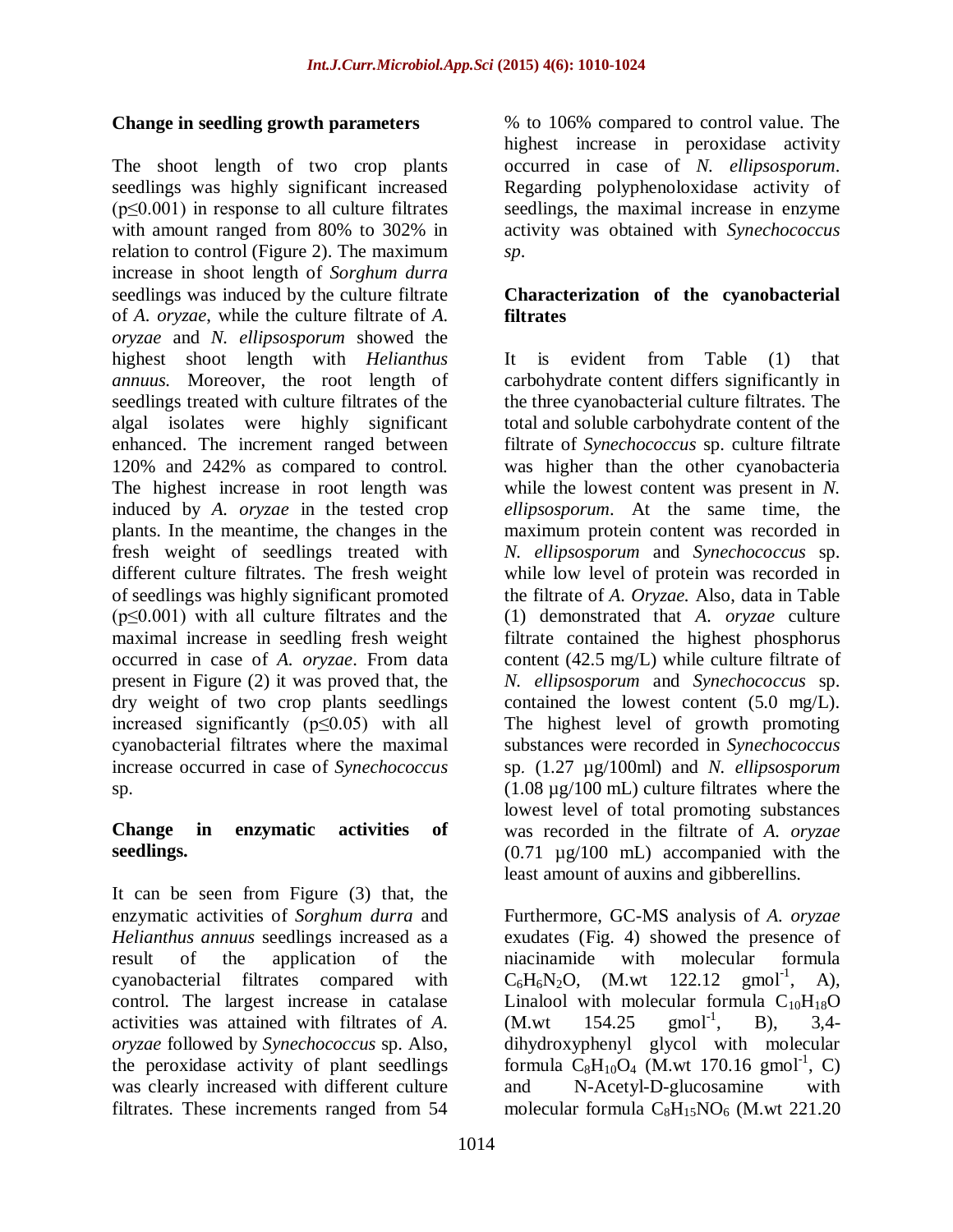$\text{gmol}^{-1}$ , D) at retention times 10.37, 14.56, 22.76 and 28.87, respectively.

#### **Effect of culture exudates on seed germination and growth criteria**

Germination is a vital phase in the life cycle of plants, which aids the embryo to endure the period between seed maturation and seedling establishment. There are many factors affecting on seed germination such as salinity, temperature, moisture and light intensity (Gorai *et al*., 2011). This study clarified an increment in seed germination of *Sorghum durra* treated with the culture filtrates of *A. oryzae* and *Synechococcus* sp. The positive effect of the cyanobacterial filtrate on germination process has been reported by several authors who demonstrated a significant increase in seed germination of some crop plants such as wheat, sorghum, maize, lentil and sugar beet as a result of the treatment with the culture filtrate or cell extract of *Nostoc muscorum*  (Adam 1999; Aly *et al*., 2008)*.* Similarly, Hassan & Morcos (2006) showed an enhancement in the germination of rice seeds that were treated with the culture filtrates of *Anabaena oryzae, Nostoe calcicola, Microchaete tenera* and *Cylindrospermum muscicola*. Moreover, Kumar & Kaur (2014) highlighted the positive consequence of the filtrate of *Anabaena variabilis, Nostoc muscorum, Aulosira fertilissima* and *Tolypothrix tenuis* on the germination velocity index and vigor index of wheat seeds. At the same time, the obtained data elucidated a promoting impact of the cyanobacterial filtrates on the seedling growth parameters including shoot length, root length, fresh weight and dry weight of the tested crop plants. In this connection, Hashtroudi *et al*. (2013) and Shariatmadari *et al*. (2013) have recorded a remarkable promotion of morphological and biochemical parameters of some vegetables and herbaceous plants treated with the

extracts of *Anabaena vaginicola* and *Nostoc calcicola*. Similarly, Hussain and Hasnain (2011) and Mazhar *et al*. (2013) reported an enhancement in shoot length, number of lateral roots of the wheat plants treated with cyanobacterial strains; *Nostoc* sp. *Phormidium* sp. *Chroococcidiopsis* sp., *Calothrix* sp. and *Anabaena* sp. Apparently, the augmentation impact of the cyanobacterial exudates on seed germination and seedling growth parameters of the tested plants could be attributed to the presence of wide array of bioactive metabolites that are released by cyanobacteria into their environment. These compounds might be directly or indirectly involved in root initiation, cell division and cell enlargement (Prasanna *et al*., 2010).

Surprisingly, this study clarified an inhibitory effect of the exudates of *N. ellipsosporum* on seed germination of *Sorghum durra.* Furthermore, the culture filtrates of the tested cyanobacterial strains showed even neutral or retarding impact on seed germination of *Helianthus annuus.* The negative effect of some cyanobacteria on the germination process has been reported by Pedurand & Reynaud (1989) who reported that about 70% of the 133 cyanobacterial strains showed a negative effect on seed germination of rice while 12% demonstrated an inhibitory impact on the seedling growth. Similarly, Sukkhaeng *et al*. (2014) found that the crude extract of *Nostoc* sp., *Scytonema* sp. and *Lyngbya* sp. had a suppressive effect on the root and shoot growth of *Mimosa pigra w*hile *Nostoc* sp. extract recorded a marked inhibitory effect on root cell division of onion root tips via reducing the mitotic index. In general, the inhibitory effect of cyanobacteria on seed germination might be ascribed to the presence of secondary metabolites that can interfere and retard the biochemical reactions (Entzeroth *et al*., 1985; Gleason & Case 1986).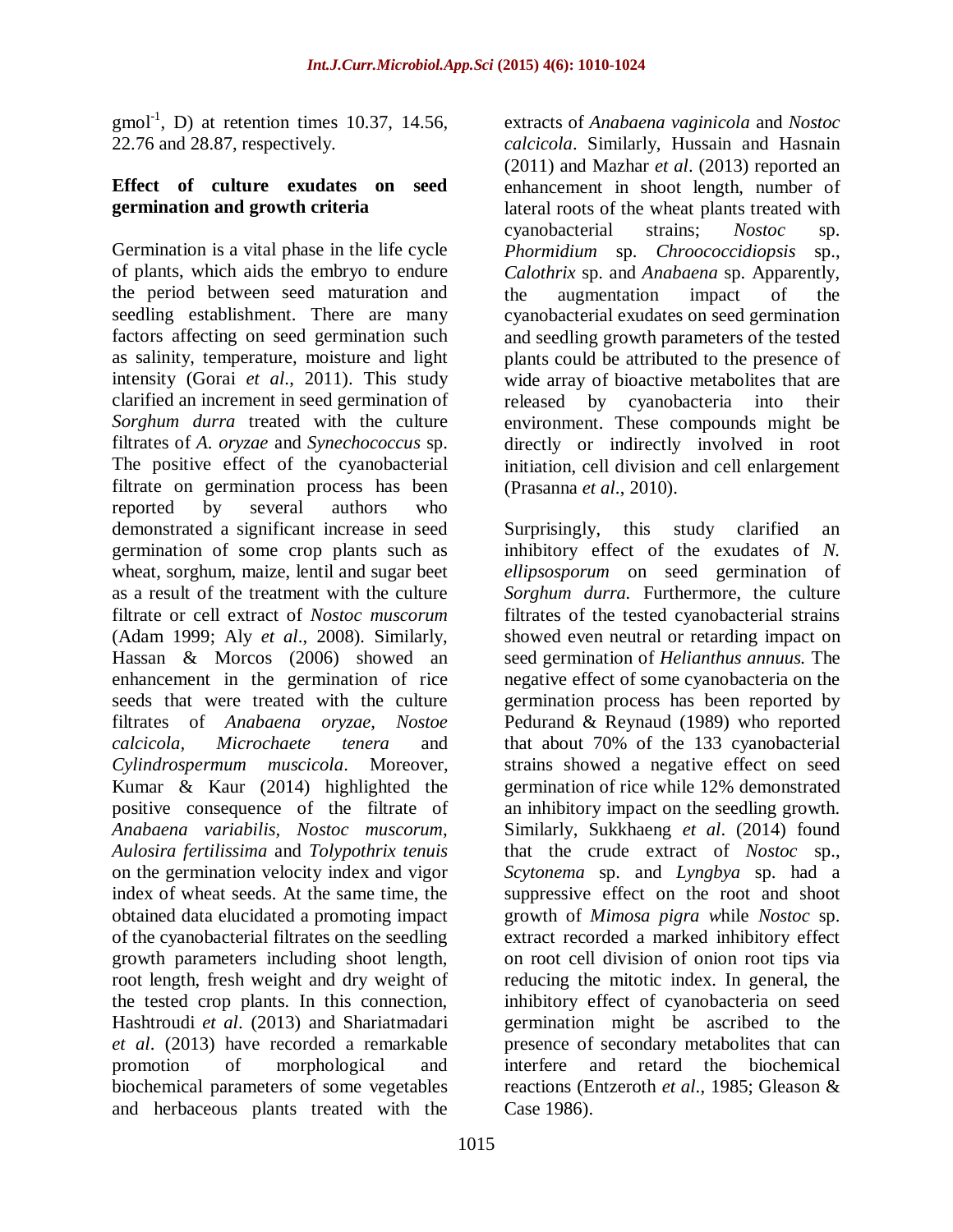#### *Int.J.Curr.Microbiol.App.Sci* **(2015) 4(6): 1010-1024**

| <b>Biochemical analyses</b>           | Anabaena<br>oryzae | <b>Nostoc</b><br>ellipsosporum | <b>Synechococcus</b><br>Sp. |
|---------------------------------------|--------------------|--------------------------------|-----------------------------|
| Soluble carbohydrate $(mg/L)$         | 1.03               | 1.95                           | 2.03                        |
| Total carbohydrate (mg/L)             | 5.66               | 2.54                           | 12.18                       |
| Total protein content (mg/L)          | 72.5               | 90.63                          | 91.88                       |
| Total phosphorus content (mg/L)       | 42.5               | 5.0                            | 5.0                         |
| Auxins ( $\mu$ g/100 mL)              | 0.0                | 0.0                            | 0.61                        |
| Gibberellins $(\mu g/100 \text{ mL})$ | 0.71               | 1.08                           | 0.66                        |

**Table.1** Characterization of the cyanobacterial filtrates

**Figure.1** Effect of cyanobacterial filtrates on the seed germination of *Sorgham dura* and *Helianthus annuus.* Data are the means of three replicates and error bars represent the standard errors of the means

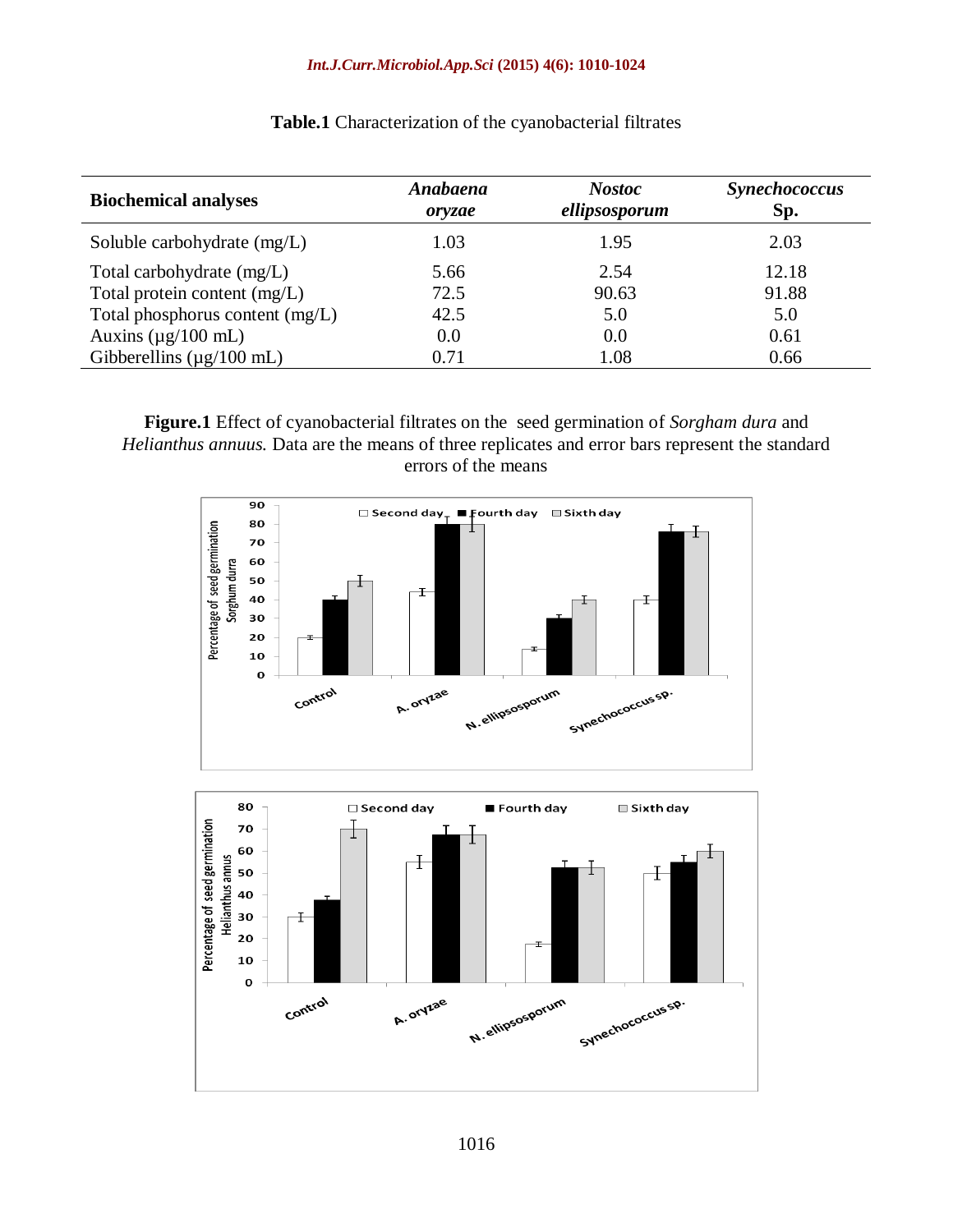**Figute 2.** Effect of cyanobacterial filtrates on the growth parameters of *Sorgham dura* and *Helianthus annuus.* Data are the means of three replicates and error bars represent the standard errors of the means





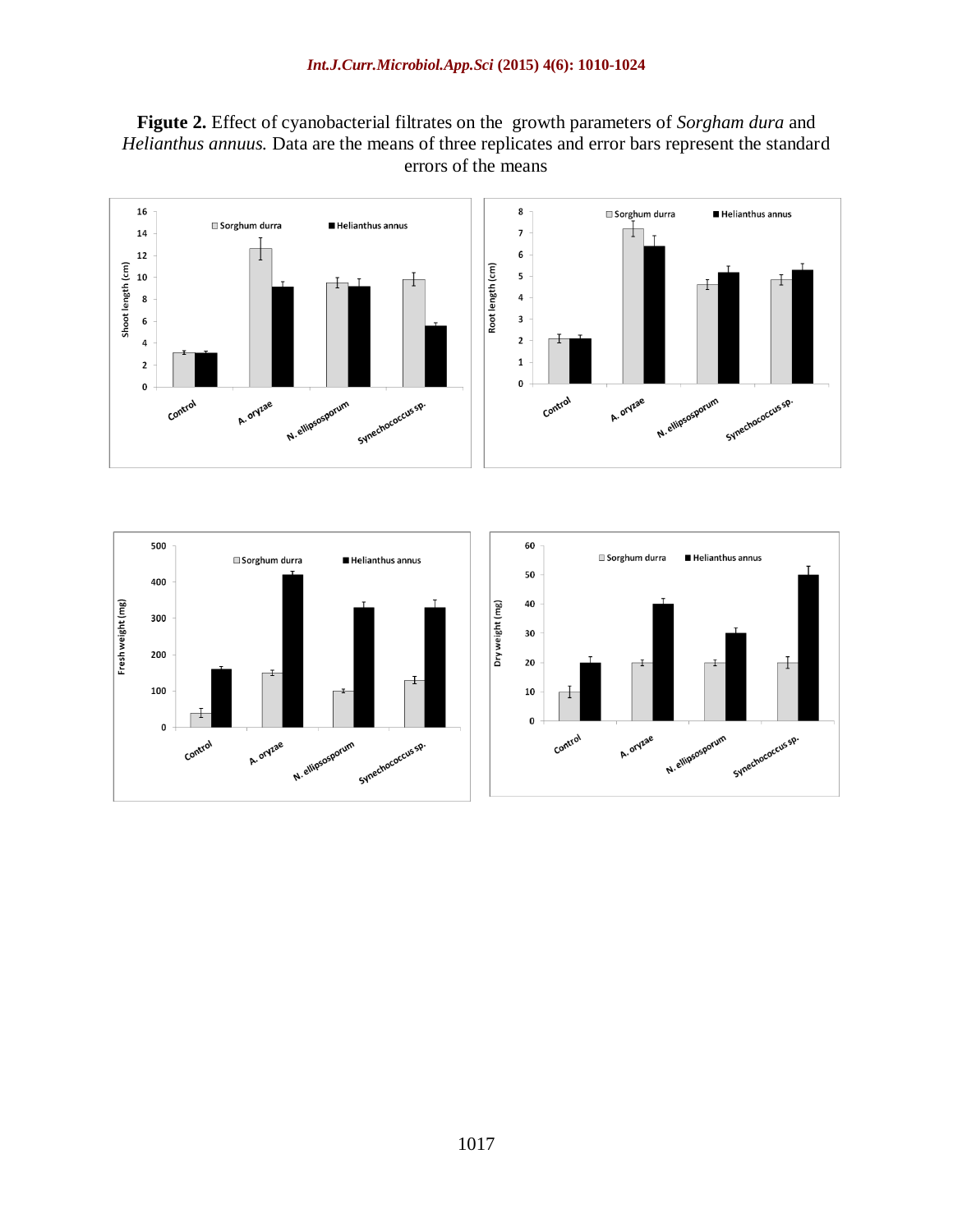**Figure 3.** Effect of cyanobacterial filtrates on the activity of the antioxidant enzymes of the treated *Sorgham dura* and *Helianthus annuus* seeds. Data are the means of three replicates and error bars represent the standard errors of the means

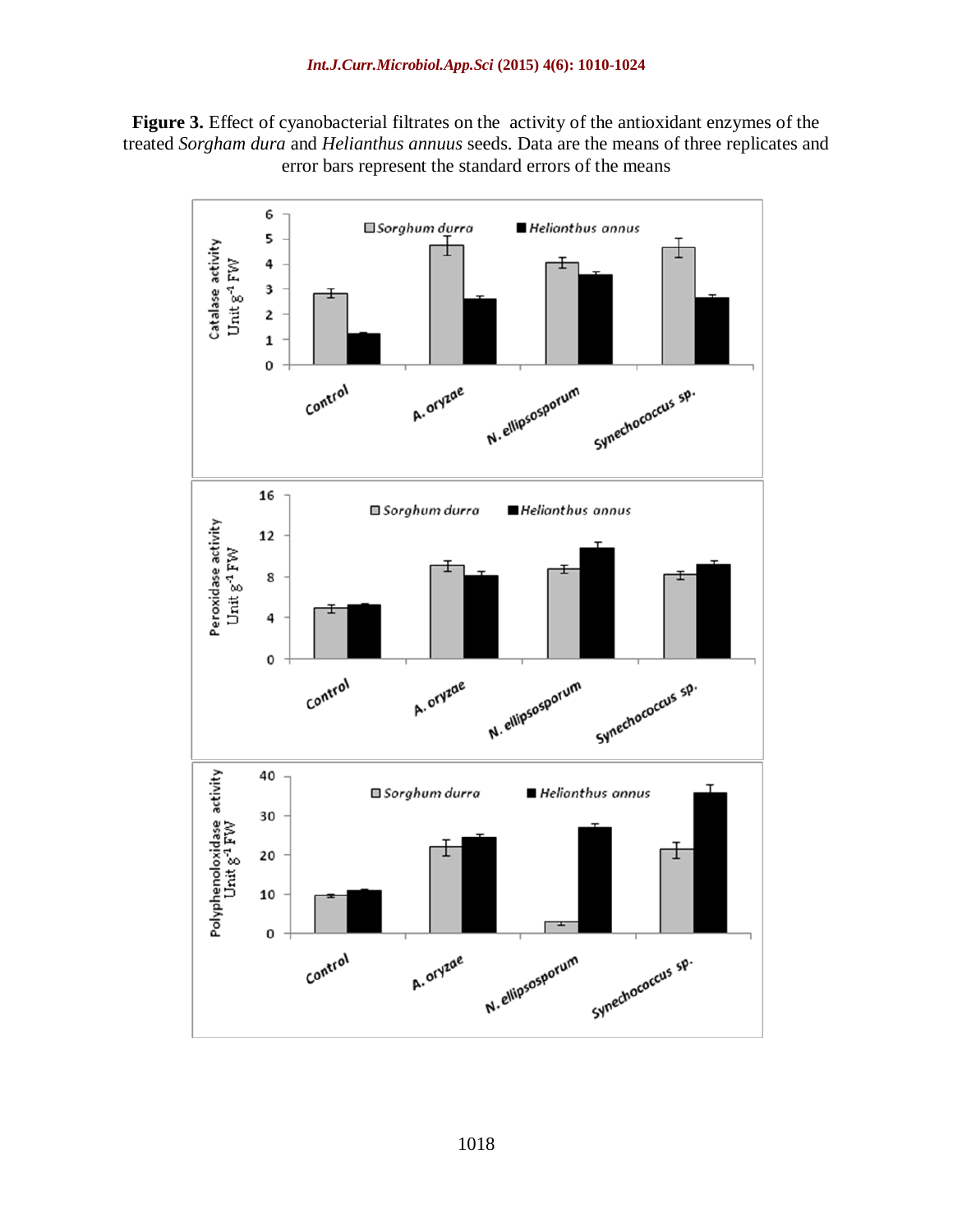**Figure 4.** Gas Chromatography mass spectral analysis of the *Anabaena oryzae* filtrate showing the mass spectral analysis of niacinamide (A), linalool (B) and Dihydroxyphenyl glycol (C) and N-acetyl-D-glucosamine (D). Data are representative of at least two independent biological replicates

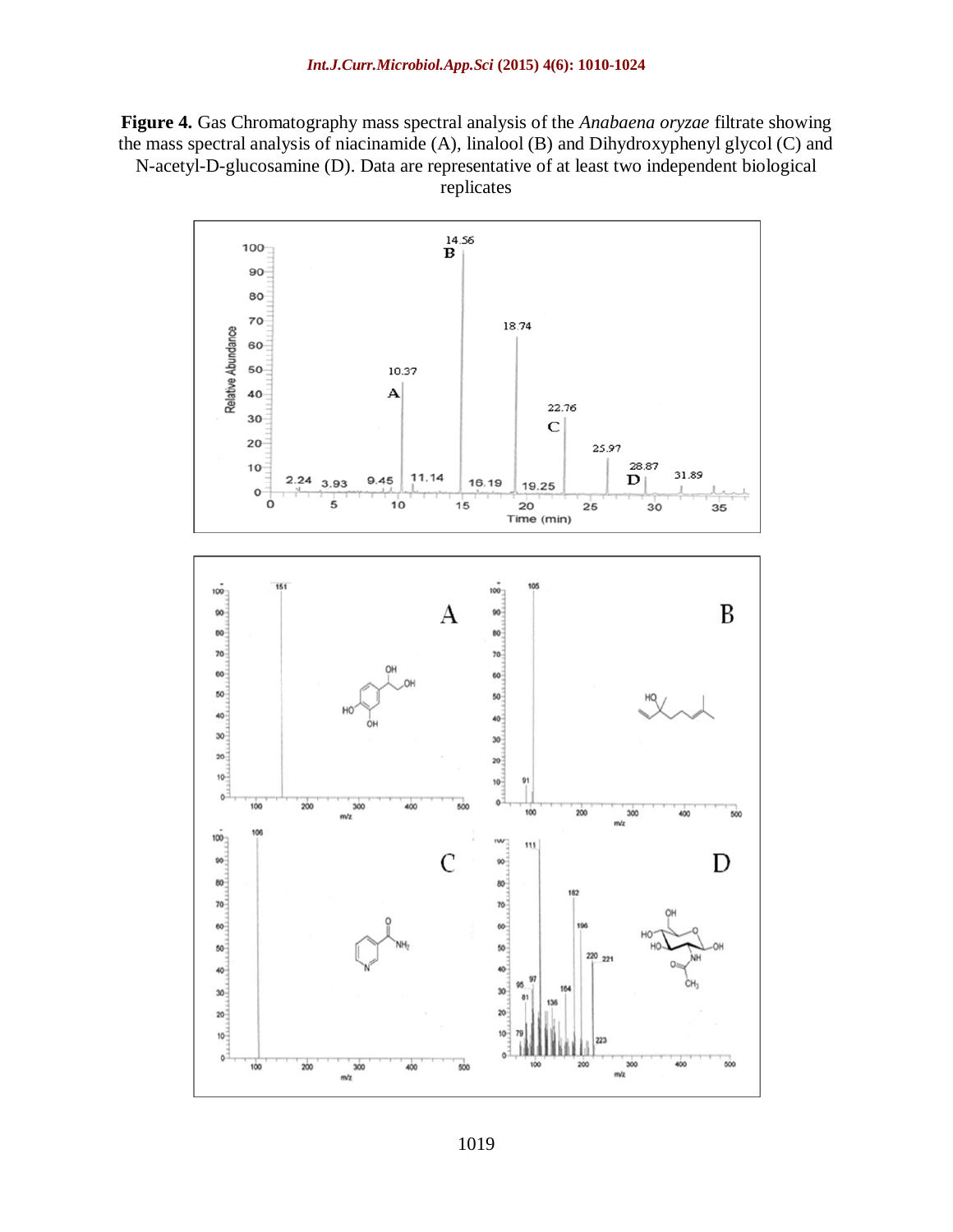#### **Effect on the antioxidant enzymes**

The present investigation demonstrated a marked increment in the activity of the antioxidant enzymes; catalase, peroxidase and polyphenoloxidase in *Sorghum durra*  and *Helianthus annuus* seedlings that were treatment with the cyanobacterial filtrates. In agreement with these findings, Naresh *et al*. (2013) showed an apparent enhancement in the antioxidant system of *Linum usitatissimum* that were treated with *Nostoc muscorum, Nostoc piscinale* and *Anabaena fertilissima* exudates. Similarly, the enzyme activities of peroxidase and phenylalanine ammonialyase in rice leaves were elevated as a result of inoculated with *Oscillatoria acuta* and *Plectonema boryanum* (Singh *et al*., 2011). Actually, cyanobacteria contain various metabolites that might affect positively on plant antioxidative defense system via enhancing the activities of superoxide dismutases, peroxidases, catalases, glutathione S-transferases and glutathione reductases (Chen *et al*., 2004; Pflugmacher *et al*., 2007).

## **Characterization of the cyanobacterial culture filtrates**

It is evident from the obtained results that the cyanobacterial culture filtrates contain variable amount of soluble carbohydrates and proteins in addition to soluble phosphorus. The presence of such these compounds in the culture supernatant could participate in the stimulation of seed germination and growth parameters of plant seedlings (Karthikeyan *et al*., 2009; Xu *et al*., 2013). At the same time, the obtained data showed the presence of auxins and gibberellins in the exudates of the tested cyanobacteria. In harmony with these findings, several studies have recorded the isolation of different growth promoting compounds such as gibberellin-like

substances, indole-3-butyric acid, indole-3 propionic acid, indole-3-acetic acid and cytokinins from the cyanobacterial strains of *Anabaena, Oscillatoria, Phormidium, Chroococcidiopsis*, *Synechocystis*, *Anabaenopsis, Cylindrospermum* (Osman *et al*., 2010; Singh *et al*., 2011; Hashtroudi *et al*., 2013). The growth promoting substances of the cyanobacterial filtrates can trigger the expression of certain genes responsible for the endogenous phytohormone balance of the treated plants leading to an enhancement of the photosynthetic activity and the regulation of several enzymes (Haroun & Hussein 2003; Singh 2014).

Simultaneously, GC-MS analysis of *A. oryzae* culture filtrate showed the presence of n-cetyl-D-glucosamine, linalool, dihydroxyphenyl glycol and niacinamide. It has been proven that the first three compounds have antioxidant potentiality (Azam *et al*., 2014; Hussain *et al*., 2008; Rodriguez-Gutierrez *et al*., 2012, Essa et al., 2013; Azam *et al*., 2014) while niacinamide is a water-soluble [vitamin](http://en.wikipedia.org/wiki/Vitamin) and is a part of the [vitamin B](http://en.wikipedia.org/wiki/B_vitamins) group (Boyle, 2005). In this context, several cyanobacterial strains were reported to contain a wide array of vitamins such as thiamine, riboflavin, folic acid, ascorbic acid, nicotinic acid, cyanocobalamin and pentothene (Aaronson *et al*., 1977; Bonnet *et al*., 2010). The existence of vitamins in the cyanobacterial culture filtrate could act as essential growth factor for plant cells in addition to their capability to stimulate the antioxidative defense enzymes for eliminating reactive oxygen species and free radicals in the treated plants.

In agricultural soil, cyanobacteria as a main constituent of the natural microbiota play a crucial task in improving soil fertility and increasing crop productivity. This study highlighted the beneficial role of the filtrates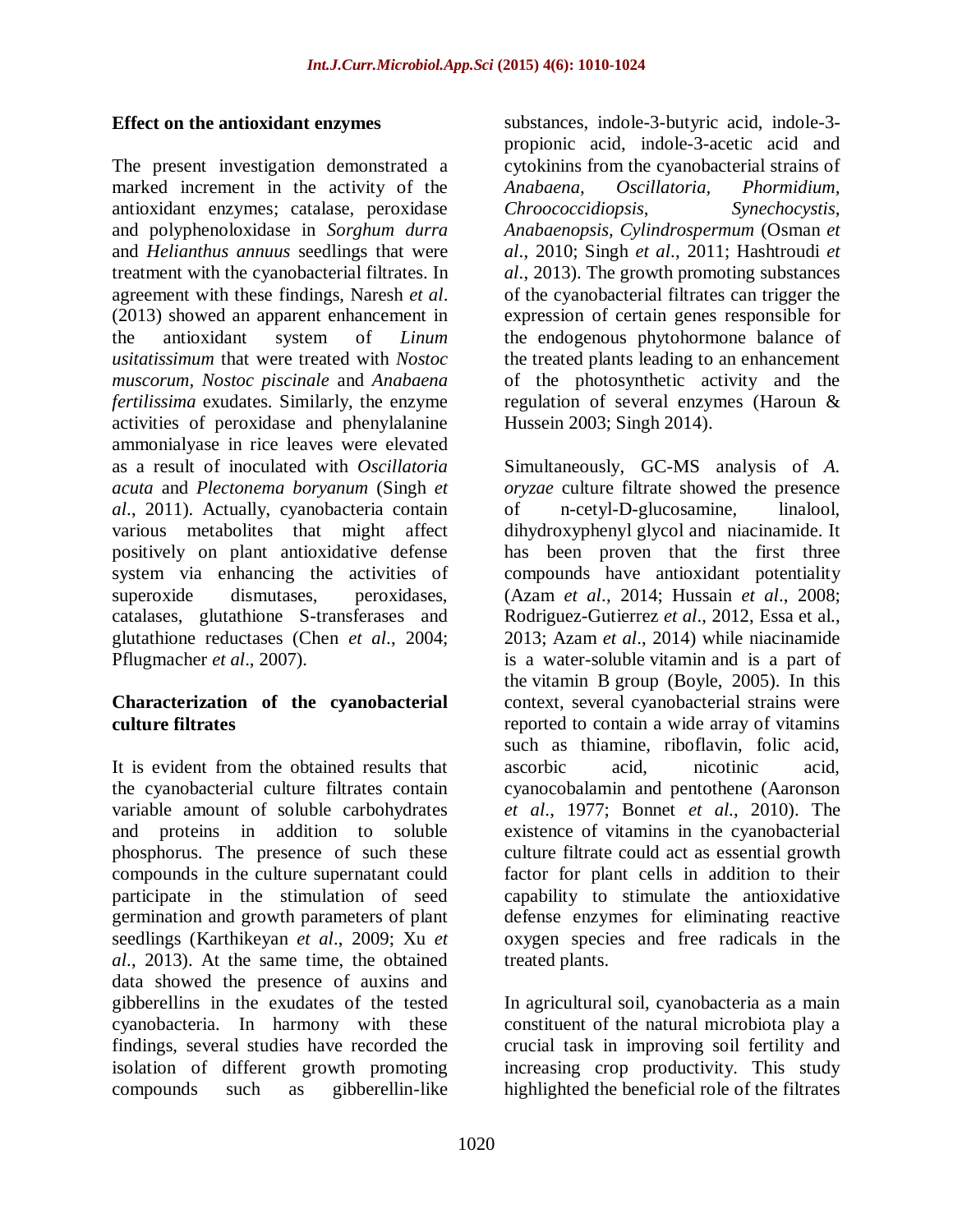of axenic cultures of some cyanobacterial isolates on seed germination and seedling growth parameters of the crop plants *Sorghum durra* and *Helianthus annuus.* These strains demonstrated a great capability for releasing of several bioactive compounds including gibberellins, n-acetyl-D-glucosamine, linalool, dihydroxyphenyl glycol and niacinamide that can trigger and enhance the plant growth and development. Moreover, these compounds positively affected on the treated plants via activating the antioxidative defense enzymes responsible for the elimination oxidative agents and free radicals. The presoaking of plant seeds in the cyanobacterial exudates could be an economical and environment friendly strategy to reduce the utilizing of the expensive chemical fertilizers.

## **Acknowledgement**

The authors wish to thank Prof. Dr. Refat Mohamed Ali, Prof. of Plant Physiology, Botany Department, Faculty of Science, Fayoum University, for his great support and valuable suggestions.

# **References**

- Aaronson S, Dhawale SW, Patni NJ. The cell content and secretion of water soluble vitamins by several fresh water algae. Arch Microbiol 1977; 112: 57–59.
- Adam MS. The promotive effect of the cyanobacterium *Nostoc muscorum* on the growth of some crop plants. Microbiologica polinica 1999; 48: 163-171.
- Aly MHA, Abd El-All Azza AM, Mostafa SS. Enhancement of sugarbeet seed germination, plant growth, performance and biochemical compounds as contributed by algal extracellular products. J Agric Sci

Mansoura Univ 2008; 33(12): 8429- 8448.

- Azam MS, Kim EJ, Yang H, Kim JY. High antioxidant and DNA protection activities of N-acetylglucosamine (*GlcNAc*) and chitobiose produced by exolytic chitinase from *Bacillus cereus* EW5. Springer Plus 2014; 3: 1-11.
- Bergmeyer HU. Methods in enzymatic analysis 1974; 2: 685-690.
- Bonnet S, Webb EA, Panzeca C, Karl DM, Capone DG, Saniudo-Wilhelmy SA. Vitamin B12 excretion by cultures of the marine cyanobacteria *Crocosphaera* and *Synechococcus*. Limnol Oceanogr 2010; 55: 1959- 1964.
- Boyle J. Lehninger principles of biochemistry  $(4^{th}$  ed.): Nelson, D., and Cox, M. Biochem. Mol. Biol. Educ 2005; 33: 74–75.
- Chen J, Song L, Dai J, Gan N, Liu Z. Effects of microcystins on the growth and the activity of the superoxide dismutase and peroxidase of rape (*Brassica napus* L.) and rice (*Oryza sativa* L.). Toxicon 2004; 43: 393–400.
- Chibnall AC, Rees MW, Williams EF. The total nitrogen content of egg albumen and other proteins. Biochem J 1943; 37: 354-359.
- de Cano MS, de Mule MCZ, de Caire G, de Halperin DR. Biofertilization of rice plants with the cyanobacterium *Tolypothrix tenius*. Int J Exp Bot 1993; 54: 149–155.
- Desikachary TV. Cyanophyta. In: Indian Councile of Agriculture Research, Bombay, 1959; India.
- Entzeroth M, Mead DJ, Patterson GM, Moore RE. A herbicidal fatty acid produced by *Lyngbya aestuarii.* Phytochem 1985; 24 (12): 2875-2876.
- Essa AM and Mostafa SM. Biomineralization of some heavy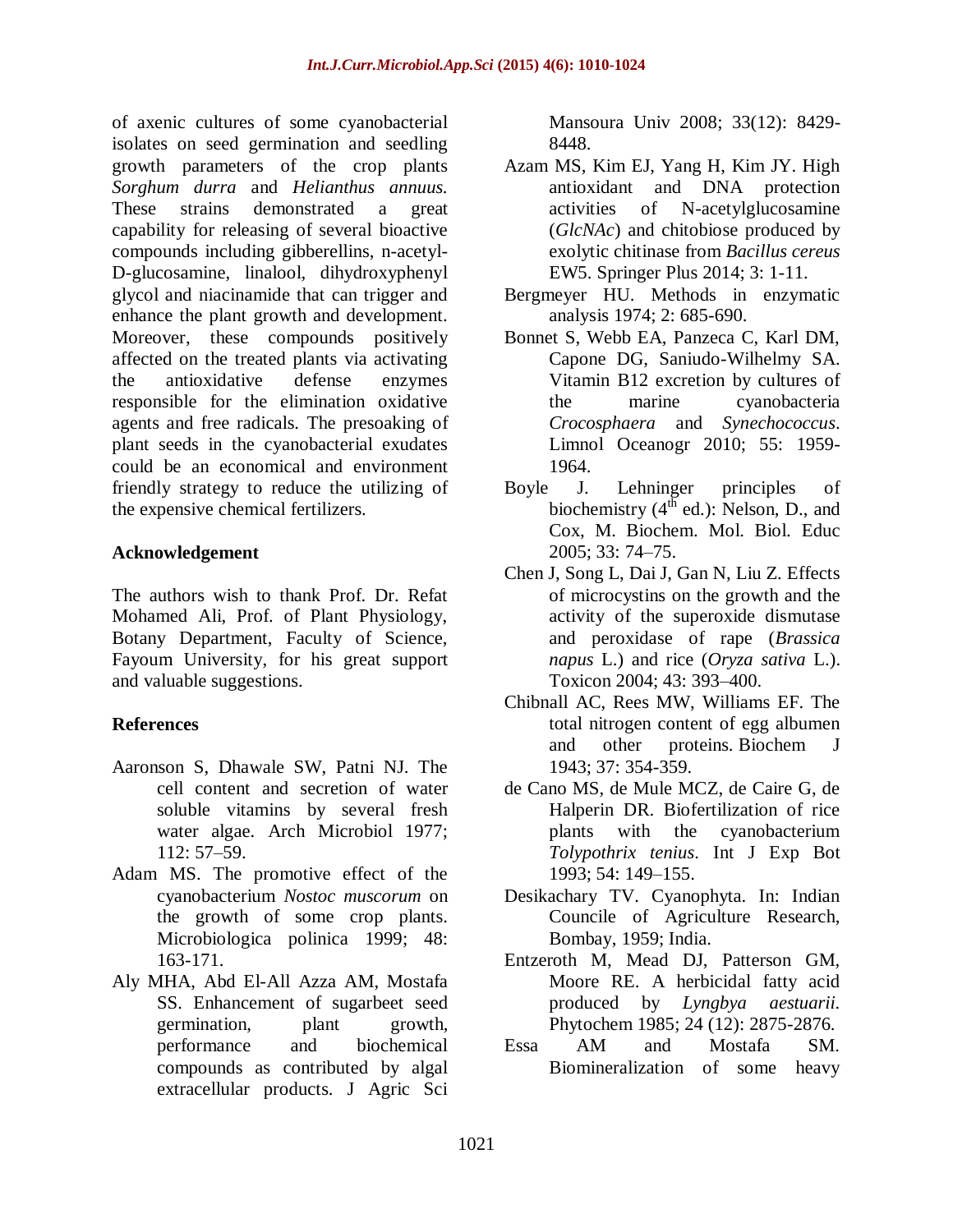metals by cyanobacterial biogas. Egpt. J. Botany 2011; 31: 112-121.

- Essa AM, Ali RM and Ali B E. Alleviation of salinity stress on maize plants using extract of the halotolerant alga Dunaliella bardawil. Asian Journal of Biological and Life Science 2013; 2(2): 134 -141.
- Gleason FK, Case DE. Activity of the natural algicide, cyanobacterin, on angiosperms, Plant Physiol 1986; 80: 834- 837.
- Gorai M, Gasmi H, Neffati M. Factors influencing seed germination of medicinal plant *Salvia aegyptiaca* L. (Lamiaceae). Saudi J Biol Sci 2011; 18(3): 255-260.
- Granhall U, Henriksson E. Nitrogen-fixing blue-green algae in Swedish soils. Oikos 1969; 20: 175-178.
- Haroun SA, Hussein MH. The promotive effect of algal biofertilizers on growth, protein pattern and some metabolic activities of *Lupius termis* plants grown in siliceous soil. Asian J Plant Sci 2003; 2: 944-951.
- Hashtroudi MS, Ghassempour A, Riahi H, Shariatmadari Z, Khanjir M. Endogenous auxin in plant growth promoting cyanobacteria: *Anabaena vaginicola* and *Nostoc calcicola*. J Appl Phycol 2013; 25: 379-386.
- Hassan EA, Morcos MM. Bioenhancement effect of cyanobacteria on rice seeds germination and seedlings growth. J. Agric. Sci. Mansoura Univ 2006; 31(8): 5351 - 5361.
- Horemans S, De Koninck K, Neuray J, Hermans R, Vlassak K. Production of plant growth substances by *Azospirillum* sp. and other rhizosphere bacteria. Symbiosis 1986; 2: 341-346.
- Hussain A, Hasnain S. Phytostimulation and biofertilization in wheat by cyanobacteria. J Ind Microbiol Biotechnol 2011; 38: 85–92.
- Hussain AI, Anwar F, Sherazi STH, Przybylski R. Chemical composition, antioxidant and antimicrobial activities of basil (*Ocimum basilicum*) essential oils depends on seasonal variations. Food Chem 2008; 108: 986-995.
- Ibrahim WM, Essa AM, Abo-ElKassim N and Mahmud RM. Effect of cyanobacterial extract on growth and some enzymatic activities of Sorghum durra and Helianthus annuus seedlings. Proc. 6th Int. Con. Bio. Sci. 2010; 6: 49-57.
- Irigoyen JJ, Emerich DW, Sánchez-Díaz M. Water stress induced changes in concentrations of proline and total soluble sugars in nodulated alfalfa (*Medicago sativa*) plants. Physiologia Plantarum 1992; 84: 55-60.
- Kallas T, Rippka R, Coursin T, Rebiere MC, Tandeau de Marsac N, Cohen-Bazire G. Aerobic nitrogen flxation by nonheterocystous cyanobacteria. In: Papageorgiou, G. C., Packer, L. (eds.) Photosynthetlc prokaryotes: cell differentiation and function. Elsevier, New York, 1983; 281-302.
- Kar M, Mishra D. Catalase, peroxidase and polyphenoloxidase activities during rice leaf senescence. Plant Physiol 1976; 57: 315-319.
- Karthikeyan N, Prasanna R, Sood A, Jaiswal P, Nayak S, Kaushik BD. Physiological characterization and electron microscopic investigations of cyanobacteria associated with wheat rhizosphere. Folia Microbiol 2009; 54: 43-51.
- Kumar A, Kaur R. Impact of cyanobacterial filtrate on seed germination behaviour of wheat. Int J Basic Appl Biol 2014; 1(1): 11-15.
- Mazhar S, Cohen JD, Hasnain S. Auxin producing non-heterocystoue cyanobacteria and their impact on the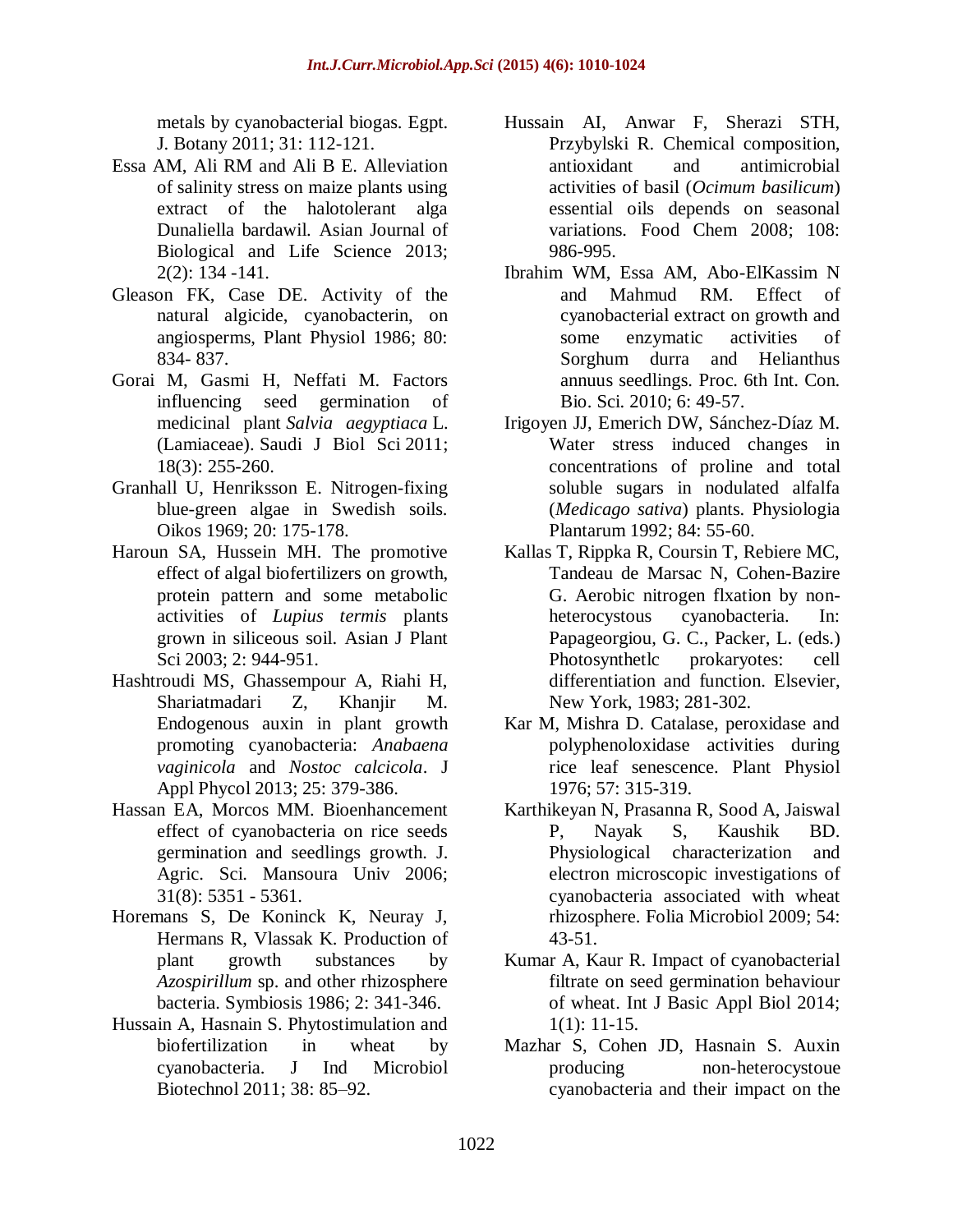growth and endogenous auxin homeostasis of wheat. J Basic Microbiol 2013; 53: 996-1003.

- Mohamedin AAM, Osman ASA, Badr NM, Kotb KI. Productivity of sunflower yield and yield composition under different drainage systems at Egyptian salt affected soils. Egypt J. Appl. Sci 2004; 19: 749-63.
- Nagarajan M. Maruthanayagam V, Sundararaman M. A review of pharmacological and toxicological potentials of marine cyanobacterial metabolites. J Appl Toxicol 2012; 32: 153–185.
- Naresh L, Alex BK, Koshy P. Effect of different cyanobacterial species on growth, photosynthetic activity and antioxidant system of flax plant. Int J Pharm Bio Sci 2013; 4(4): 446-455.
- Obana S, Miyamoto K, Morita S, Ohmori M, Inubushi K. Effect of *Nostoc* sp. on soil characteristics, plant growth and nutrient uptake. J Appl Phycol 2007; 19: 641-646.
- Osman MEH, El-Sheekh MM, El-Naggar AH, Gheda SF. Effect of two species of cyanobacteria as biofertilizers on some metabolic activities, growth, and yield of pea plant. Biol Fertil Soils 2010; 46: 861-875.
- Pankratova, E.M. 2006. Functioning of cyanobacteria in soil ecosystems. Eurasian Soil Sci 39: 118-127.
- Pedurand P, Reynaud PA. Do cyanobacteria enhance germination and growth of rice? Plant and Soil 1989; 101: 235- 240.
- Pflugmacher S, Aulhorn M, Grimm B. Influence of a cyanobacterial crude extract containing microcystin-LR on the physiology and antioxidative defence systems of different spinach variants. New Phytol 2007; 175: 482– 489.
- Pierpoint WS. The phosphatase and metaphosphatase activities of pea extracts. The Biochemical journal 1957; 65(1): 67-76.
- Prasanna R, Joshi M, Rana A, Nain L. Modulation of IAA production by tryptophan and light. Polish J Microbiol 2010; 59: 99-105.
- Prasanna R, Sharma E, Sharma P, Kumar A, Kumar R, Gupta V, Pal RK, Shivay YS et al. Soil fertility and establishment potential of inoculated cyanobacteria in rice crop grown under non-flooded conditions. Paddy Water Environ 2013; 11: 175–183.
- Prescott GW. How to know the fresh water algae. Brown Company Publishers Dubuque, Iowa, USA 1978; 12-267.
- Rippka R, Demellas J, Waterbury JB, Herdman M, Stanier RY. Generic assignments, strain histories and properties of pure culture of cyanobacteria. J Gen Microbiol 1979; 111: 1-61.
- Rodgers GA, Bergman B, Henriksson U, Udris M. Utilisation of blue green algae as biofertilisers. Plant Soil 1979; 52: 99-107.
- Rodriguez-Gutierrez G, Duthie GG, Wood S, Morrice P, Nicol F, Reid M, Cantlay LL, Kelder T, Horgan GW, Fernandez-Bolanos Guzman J, de Roos B. *Alperujo* extract, hydroxytyrosol, and 3,4 dihydroxyphenylglycol are bioavailable and have antioxidant properties in vitamin E-deficient rats: a proteomics and network analysis approach. Mol. Nutr. Food Res 2012; 56: 1131-1147.
- Shariatmadari Z, Riahi H, Hastroudi MS, Ghassempour A, Aghashariatmadary Z. Plant growth promoting cyanobacteria and their distribution in terrestrial habitats of Iran. Soil Sci Plant Nutr 2013; 59: 535–547.